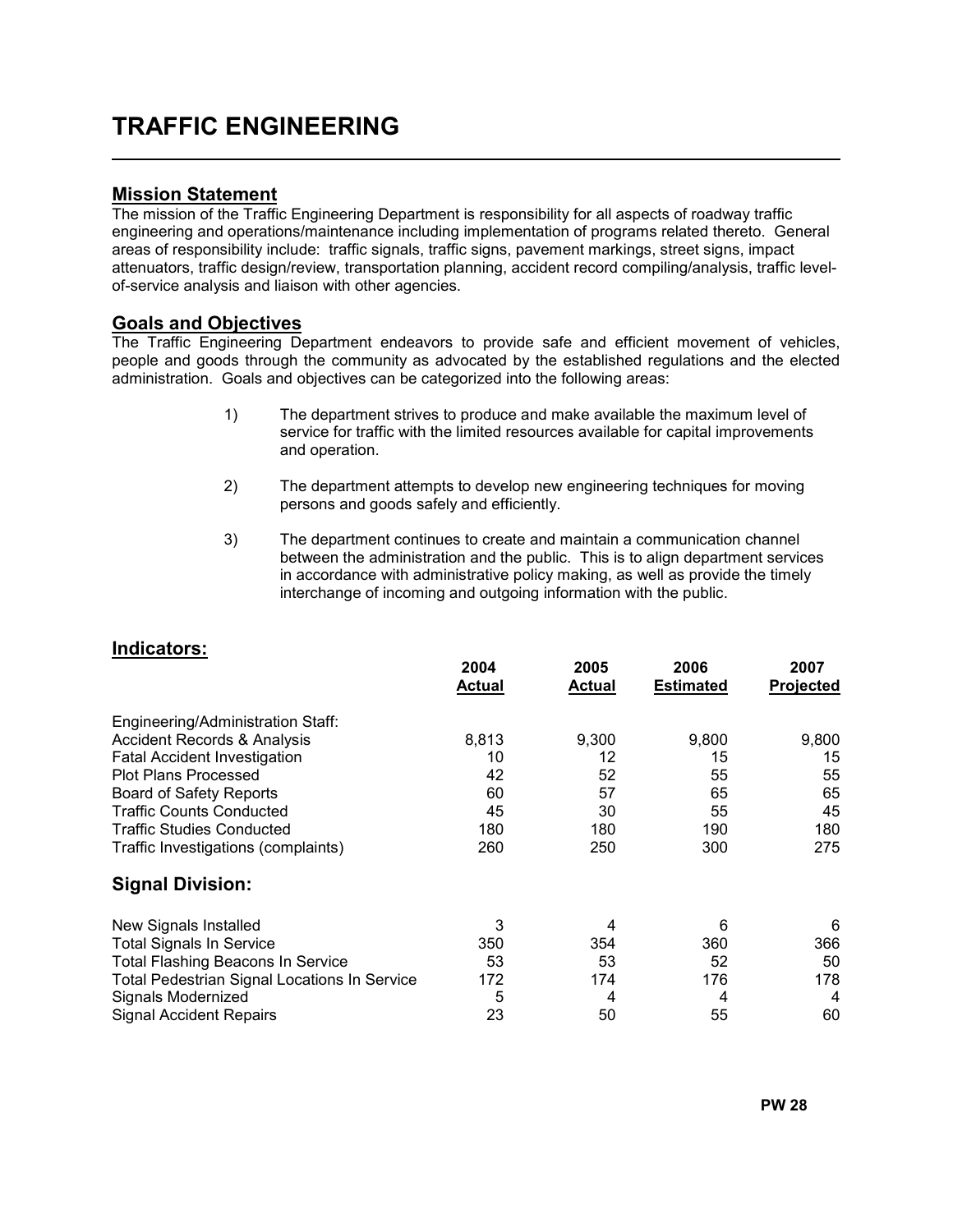|                                          | 2004<br><b>Actual</b> | 2005<br><b>Actual</b> | 2006<br><b>Estimated</b> | 2007<br><b>Projected</b>       |
|------------------------------------------|-----------------------|-----------------------|--------------------------|--------------------------------|
| Signal Division (cont'd)                 |                       |                       |                          |                                |
| Signal Bulbs Replaced (Emergency)        | 357                   | 264                   | 20                       | 20                             |
| Signal Bulbs Replaced (Routine)          | 9,463                 | 740                   | 400                      | 360                            |
| <b>Signal Trouble Calls</b>              | 419                   | 1,234                 | 1,260                    | 1,300                          |
| <b>Controller Maintenance</b>            | 798                   | 515                   | 521                      | 527                            |
| Detector Loop Repairs                    | 43                    | 61                    | 65                       | 70                             |
| <b>Signal Work Orders</b>                | 318                   | 400                   | 400                      | 400                            |
| Cable Locates                            | 1,339                 | 7,500                 | 800                      | $0^*$                          |
|                                          |                       |                       |                          | *(moved to Street Light Dept.) |
| <b>Sign &amp; Marking Division</b>       |                       |                       |                          |                                |
| Signs Installed                          | 742                   | 853                   | 800                      | 845                            |
| <b>Signs Relocated</b>                   | 322                   | 353                   | 360                      | 375                            |
| Signs Replaced                           | 2,600                 | 2,683                 | 2,500                    | 2,700                          |
| <b>Signs Removed</b>                     | 1,050                 | 1,291                 | 1,150                    | 1,225                          |
| <b>Signs Manufactured</b>                | 4,746                 | 4,724                 | 4,850                    | 4,875                          |
| <b>Street Lanes Marked-Painted Miles</b> | 633                   | 657                   | 675                      | 680                            |
| Curb Parking Marked (Yellow Curb)        | 29,566 ft.            | 23,663 ft.            | 20,000 ft.               | 22,000 ft.                     |
| <b>Crosswalks Marked</b>                 | 636                   | 760                   | 650                      | 725                            |
| Lane Arrows Marked                       | 795                   | 883                   | 825                      | 850                            |
| <b>Parking Stalls Marked</b>             | 531                   | 777                   | 550                      | 550                            |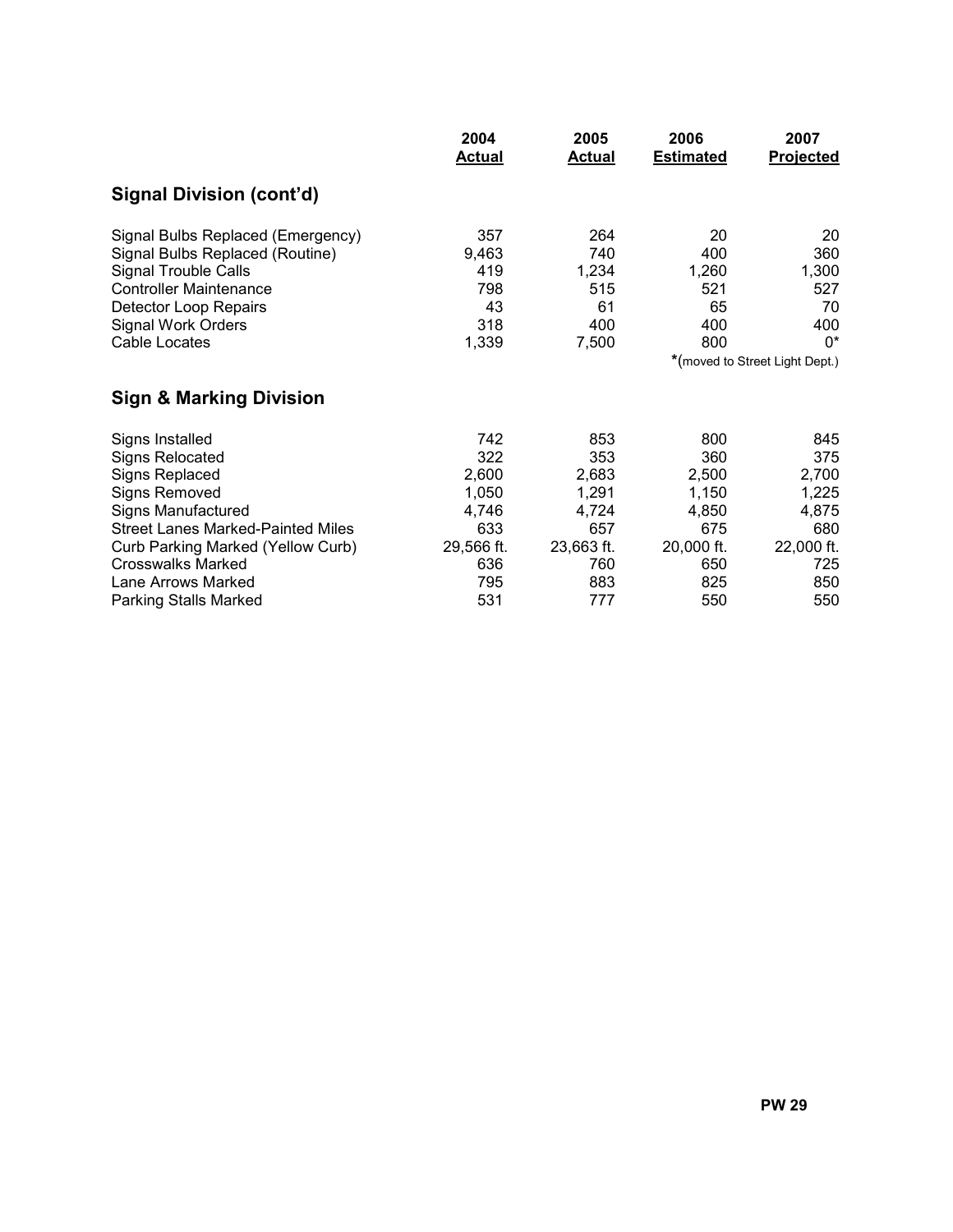## TRAFFIC ENGINEERING (LOCAL ROAD & STREETS) Dept # 138-011-OFFC

| <b>2007 BUDGET COMPARISON</b> |                                              |                    |                                    |      |                                    |      | \$ INCREASE                         |                |  |  |  |  |
|-------------------------------|----------------------------------------------|--------------------|------------------------------------|------|------------------------------------|------|-------------------------------------|----------------|--|--|--|--|
|                               | Traffic Eng. page one of two                 |                    | 2006                               |      |                                    |      | (DECREASE)                          | % CHANGE       |  |  |  |  |
|                               |                                              | 2005               | <b>APPROVED</b>                    |      | 2007                               |      | FROM 2006 APPR                      | FROM 2006 APPR |  |  |  |  |
|                               |                                              | <b>ACTUAL</b>      | <b>THRU 06/30/06</b>               |      | <b>SUBMITTED</b>                   |      | TO 2007                             | TO 2007        |  |  |  |  |
|                               | 4111 WAGES-REG                               | \$<br>1,358,558 \$ | 1,416,839 \$                       |      | 1,473,520 \$                       |      | 56,681                              |                |  |  |  |  |
| 4115 PARTTIME                 |                                              | 30,881             | 46,152                             |      | 46,400                             |      | 248                                 |                |  |  |  |  |
|                               | 411M TRAFFIC ENG                             | (469, 368)         | $\overline{\phantom{a}}$           |      | (524, 808)                         |      | (524, 808)                          |                |  |  |  |  |
|                               | 4121 VACATION PAY                            | 2,300              | 2,369                              |      | 10,710                             |      | 8,341                               |                |  |  |  |  |
| 4125 OVERTIME                 |                                              | 16,758             | 16,768                             |      | 18,534                             |      | 1,766                               |                |  |  |  |  |
| 412L LONGEVITY                |                                              | 5,859              | 6,326                              |      | 6,686                              |      | 360                                 |                |  |  |  |  |
|                               | <b>TOTAL WAGES</b>                           | \$<br>944,988 \$   | 1,488,454                          | - \$ | 1,031,043                          | - \$ | (457, 411)                          | $-30.73%$      |  |  |  |  |
| 4131 PERF                     |                                              | 65,674             | 79,667                             |      | 94,341                             |      | 14,673                              |                |  |  |  |  |
| 4132 FICA                     |                                              | 102,734            | 114,341                            |      | 119,023                            |      | 4,682                               |                |  |  |  |  |
|                               | 4134 GROUP HEALTH INSUR                      | 224,004            | 259,050                            |      | 272,000                            |      | 12,950                              |                |  |  |  |  |
|                               | 4136 UNEMPLOYMENT                            | 708                | 747                                |      | 1,556                              |      | 809                                 |                |  |  |  |  |
|                               | 4137 WORKERS COMP<br>4138 CLOTHING ALLOWANCE | 19,044<br>1,500    | 21,804<br>$\overline{\phantom{a}}$ |      | 19,800<br>$\overline{\phantom{a}}$ |      | (2,004)<br>$\overline{\phantom{a}}$ |                |  |  |  |  |
|                               | 413A PERF/FRINGE                             | 39,405             | 43,455                             |      | 45,284                             |      | 1,829                               |                |  |  |  |  |
|                               | 413R RETIREE HEALTH INSUR                    | 6,996              | 23,550                             |      | 25,500                             |      | 1,950                               |                |  |  |  |  |
|                               | 4161 STLMT/SEVRNC                            | 34,613             | $\overline{\phantom{a}}$           |      |                                    |      | $\overline{\phantom{a}}$            |                |  |  |  |  |
| <b>TOTAL 4100</b>             |                                              | \$<br>1,439,666    | \$<br>2,031,068                    | \$   | 1,608,546                          | \$   | (422, 523)                          | -20.80%        |  |  |  |  |
|                               | 4212 STATIONARY/FORMS                        | \$<br>599          | \$<br>635                          | \$   | 550                                | -\$  | (85)                                |                |  |  |  |  |
|                               | 4214 SAFETY ITEMS                            | 3,237              | 6,050                              |      | 7,740                              |      | 1,690                               |                |  |  |  |  |
|                               | 4219 OTHR OFFC SUPPL                         | 5,480              | 5,300                              |      | 6,050                              |      | 750                                 |                |  |  |  |  |
| 4231 GASOLINE                 |                                              | 29,145             | 25,095                             |      | 50,575                             |      | 25,480                              |                |  |  |  |  |
|                               | 4232 DIESEL FUEL                             | 4,649              | 2,770                              |      | 6,465                              |      | 3,695                               |                |  |  |  |  |
|                               | 4246 HOUSEHOLD SUPPL                         | 2,026              | 2,175                              |      | 2,700                              |      | 525                                 |                |  |  |  |  |
|                               | 4261 BLDG REP MTLS                           | 2,122              | 1,400                              |      | 1,250                              |      | (150)                               |                |  |  |  |  |
|                               | 4263 OTHR REP PARTS                          | 150                | 1,400                              |      | 1,450                              |      | 50                                  |                |  |  |  |  |
| 4264 SIGN DIVS                |                                              | 68,917             | 84,000                             |      | 84,000                             |      | $\overline{\phantom{a}}$            |                |  |  |  |  |
|                               | 4265 SIGNAL DIVS                             | 212,591            | 279,000                            |      | 275,500                            |      | (3,500)                             |                |  |  |  |  |
|                               | 4275 PAVE/MARK                               | 76,119             | 84,620                             |      | 84,620                             |      | $\overline{\phantom{a}}$            |                |  |  |  |  |
|                               | 4299 OTHER MTLS                              | 699                | 300                                |      | 300                                |      |                                     |                |  |  |  |  |
| <b>TOTAL 4200</b>             |                                              | \$<br>405,734      | \$<br>492,745                      | \$   | $\overline{521,200}$               | \$   | 28,455                              | 5.77%          |  |  |  |  |
|                               | 4317 INSTRCT SRVCS                           | \$<br>30           | \$<br>430 \$                       |      | 600                                | -\$  | 170                                 |                |  |  |  |  |
| 431E DRUG TEST                |                                              | 362                | 345                                |      | 700                                |      | 355                                 |                |  |  |  |  |
|                               | 431K SEMINAR FEES                            | 390                | $\overline{\phantom{0}}$           |      | $\overline{\phantom{a}}$           |      | ÷,                                  |                |  |  |  |  |
|                               | 431M SECRTL SRVCS                            | 272                | 280                                |      | 280                                |      | $\overline{\phantom{a}}$            |                |  |  |  |  |
|                               | 431Q RADIO SHOP                              | 1,173              | 1,150                              |      | 1,150                              |      | $\overline{\phantom{a}}$            |                |  |  |  |  |
| 4321 FREIGHT                  |                                              | 982                | 1,060                              |      | $\overline{\phantom{a}}$           |      | (1,060)                             |                |  |  |  |  |
| 4322 POSTAGE                  |                                              | 440                | 435                                |      | 400                                |      | (35)                                |                |  |  |  |  |
|                               | 4323 TELEPHONE                               | 19,501             | 20,145                             |      | 18,612                             |      | (1,533)                             |                |  |  |  |  |
| 4324 TRAVEL<br>4326 MILEAGE   |                                              | 4,014<br>357       | 3,000<br>300                       |      | 6,500<br>400                       |      | 3,500<br>100                        |                |  |  |  |  |
|                               | 432C CELL PHONE                              | 4,396              | 4,800                              |      | 6,000                              |      | 1,200                               |                |  |  |  |  |
|                               | 432L LONG DISTANCE                           | 252                | 420                                |      | 240                                |      | (180)                               |                |  |  |  |  |
| 4331 PRINTING                 |                                              |                    | 150                                |      | 150                                |      | $\overline{\phantom{a}}$            |                |  |  |  |  |
| 4332 PUB LEGAL                |                                              | 139                | 400                                |      | 400                                |      | $\overline{\phantom{a}}$            |                |  |  |  |  |
|                               | 4333 PHOTO/BLPRNT                            | 1,283              | 1,950                              |      | 1,800                              |      | (150)                               |                |  |  |  |  |
|                               | 4341 PROPERTY INSUR                          | 952                | 2,281                              |      | 945                                |      | (1, 336)                            |                |  |  |  |  |
|                               | 4342 LIABILITY INSUR                         | 1,164              | 1,200                              |      | 1,517                              |      | 317                                 |                |  |  |  |  |
|                               | 4343 OFCL/CRIME BOND                         | 150                | 317                                |      | 197                                |      | (120)                               |                |  |  |  |  |
|                               | 4344 OTHER CASUALTY INSR                     | 1,710              | 402                                |      | 109                                |      | (293)                               |                |  |  |  |  |
|                               | 4345 AUTO INSUR                              | 4,429              | 7,062                              |      | 7,214                              |      | 152                                 |                |  |  |  |  |
| 4351 ELECTRICITY              |                                              |                    |                                    |      |                                    |      |                                     |                |  |  |  |  |
|                               |                                              | 210,621            | 151,800                            |      | 132,000                            |      | (19, 800)                           |                |  |  |  |  |
| 4353 WATER                    | 4352 NATURAL GAS                             | 16,238<br>2,387    | 18,500<br>1,680                    |      | 32,535<br>1,800                    |      | 14,035<br>120                       |                |  |  |  |  |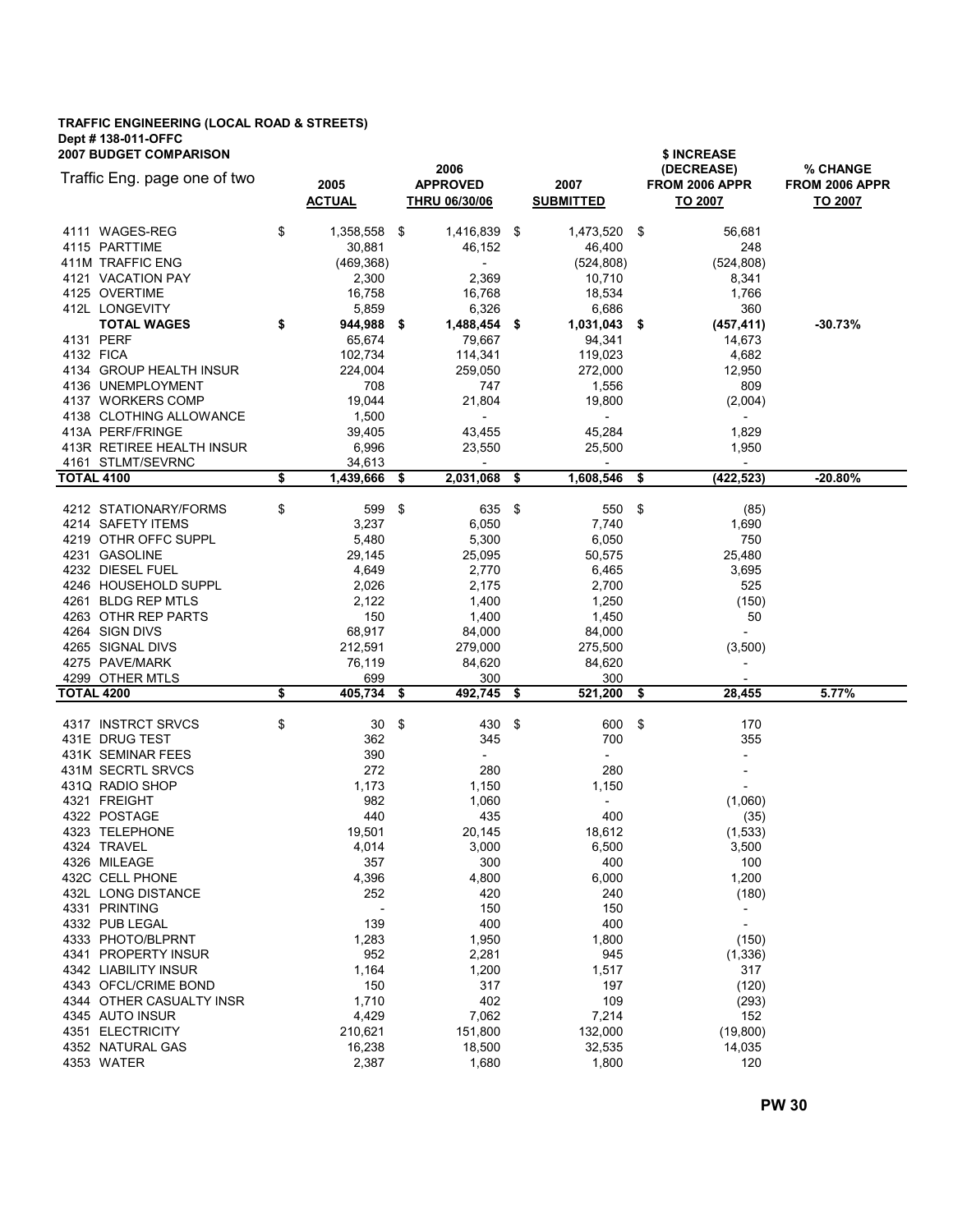### TRAFFIC ENGINEERING (LOCAL ROAD & STREETS) Dept # 138-011-OFFC

| <b>2007 BUDGET COMPARISON</b> |    |                       |    |                                                 |      |                          |     | \$ INCREASE                             |                                       |  |  |
|-------------------------------|----|-----------------------|----|-------------------------------------------------|------|--------------------------|-----|-----------------------------------------|---------------------------------------|--|--|
| Traffic Eng. page two of two  |    | 2005<br><b>ACTUAL</b> |    | 2006<br><b>APPROVED</b><br><b>THRU 06/30/06</b> |      | 2007<br><b>SUBMITTED</b> |     | (DECREASE)<br>FROM 2006 APPR<br>TO 2007 | % CHANGE<br>FROM 2006 APPR<br>TO 2007 |  |  |
| 4356 SOLID WASTE DISPOSAL     |    | 1,069                 |    | 1,075                                           |      | 1,100                    |     | 25                                      |                                       |  |  |
| 4358 HAZARD DISPOSAL          |    | 1,638                 |    | 1,400                                           |      | 1,200                    |     | (200)                                   |                                       |  |  |
| 4361 CONT BLD REP             |    | 1.133                 |    | 950                                             |      | 950                      |     |                                         |                                       |  |  |
| 4363 CONT OTH REP             |    | 11,042                |    | 13,000                                          |      | 13,000                   |     |                                         |                                       |  |  |
| 4365 JANITORIAL SRVCS         |    | 8,000                 |    | 6,930                                           |      | 6,940                    |     | 10                                      |                                       |  |  |
| 436N GARAGE NON-TARGET        |    | 4,124                 |    | 3,000                                           |      | 3,000                    |     |                                         |                                       |  |  |
| 436T GARAGE TARGET            |    | 80,346                |    | 77,592                                          |      | 77,798                   |     | 206                                     |                                       |  |  |
| 4374 OTHR EQ RENT             |    | 579                   |    | 1,500                                           |      | 3,025                    |     | 1,525                                   |                                       |  |  |
| 4377 CC BLD PKG               |    | 931                   |    | 840                                             |      | 1,200                    |     | 360                                     |                                       |  |  |
| 4391 SUBS & DUES              |    | 1,311                 |    | 1,505                                           |      | 1,550                    |     | 45                                      |                                       |  |  |
| 4392 LICENSES                 |    | 256                   |    | 100                                             |      | 200                      |     | 100                                     |                                       |  |  |
| 4399 OTHR SRVCS               |    | 392                   |    | 600                                             |      | 600                      |     |                                         |                                       |  |  |
| 439B MASTER LEASE             |    |                       |    | 10.988                                          |      | 32.193                   |     | 21,205                                  |                                       |  |  |
| <b>TOTAL 4300</b>             | \$ | 382,063               | \$ | 337,587                                         | \$   | 356,305 \$               |     | 18,718                                  | 5.54%                                 |  |  |
|                               |    |                       |    |                                                 |      |                          |     |                                         |                                       |  |  |
| 4425 PUR FIXED EQPT           | \$ |                       | \$ | 16,000 \$                                       |      | $11,000$ \$              |     | (5,000)                                 |                                       |  |  |
| 4431 CONST GROUND             |    | 1,399                 |    | 4,000                                           |      | 4,000                    |     |                                         |                                       |  |  |
| 4441 PUR VEHICLE              |    | 40.073                |    |                                                 |      |                          |     |                                         |                                       |  |  |
| 4443 PUR OFFC EQP             |    | 169                   |    | 2,500                                           |      | 4,500                    |     | 2,000                                   |                                       |  |  |
| 4445 PUR COMPUTER             |    | 400                   |    |                                                 |      |                          |     |                                         |                                       |  |  |
| <b>TOTAL 4400</b>             | \$ | 42,041                | \$ | 22,500                                          | - \$ | 19,500                   | -\$ | (3,000)                                 | $-13.33%$                             |  |  |
| <b>TOTAL EXPENSES</b>         | \$ | 2.269.504             | S  | 2.883.900                                       | \$   | 2.505.551                | \$  | (378.349)                               | $-13.12%$                             |  |  |
|                               |    |                       |    |                                                 |      |                          |     |                                         |                                       |  |  |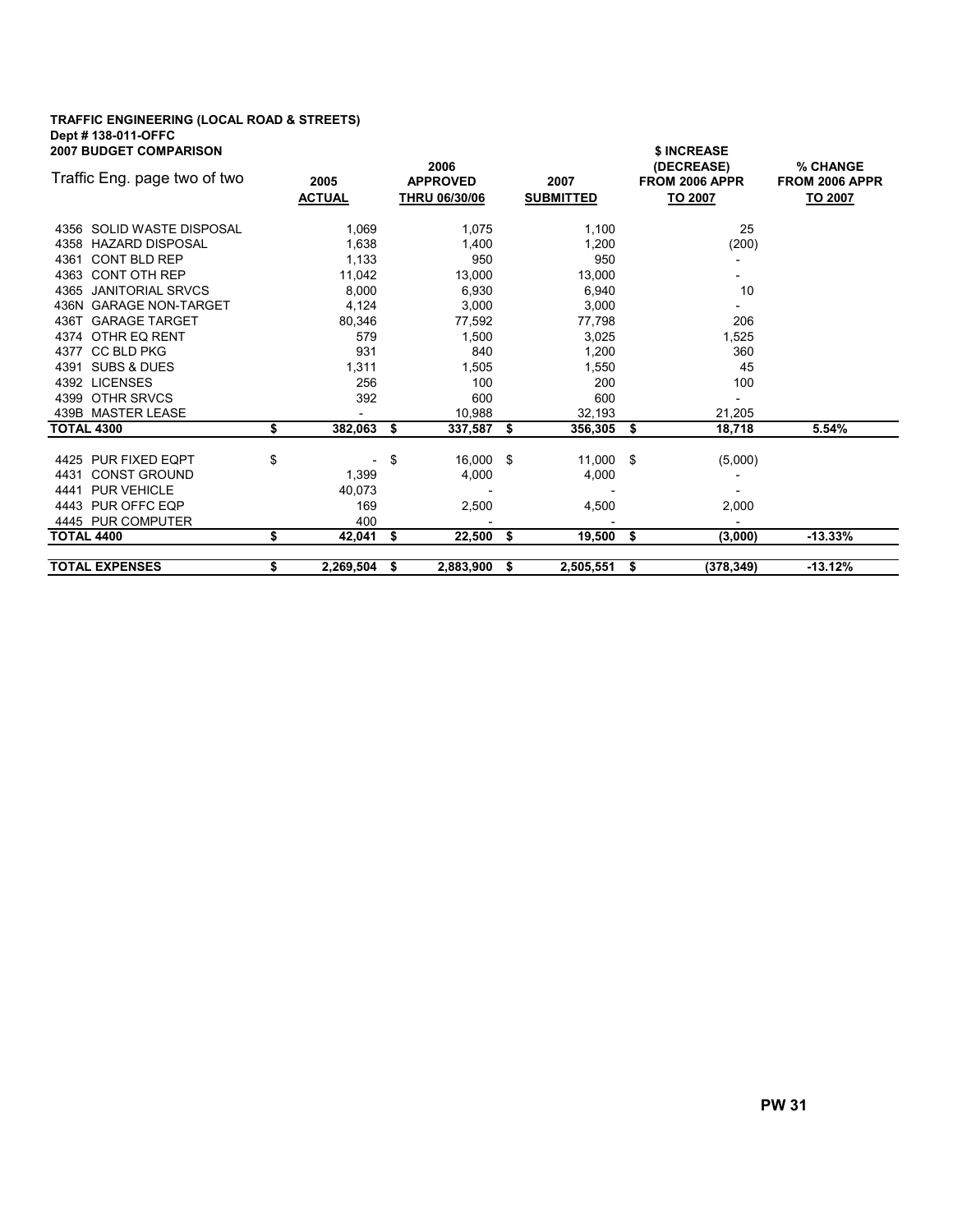|                | Traffic Engineering 2007-2011 Capital Improvement Program         |                          |                                      |         |                             |         |         |  |  |  |
|----------------|-------------------------------------------------------------------|--------------------------|--------------------------------------|---------|-----------------------------|---------|---------|--|--|--|
|                | FUNDING SOURCE CODE:                                              | <b>GRP-Grant Pending</b> |                                      |         | PT-Property Tax             |         |         |  |  |  |
|                | <b>CC-Cumulative Capital Fund</b>                                 | LE-Lease                 |                                      |         | RB-Revenue Bond             |         |         |  |  |  |
|                | <b>CDBG-Community Development Block Grant</b>                     |                          | InfraBd-Infrastructure Bond          |         | ST-State Source             |         |         |  |  |  |
|                | CEDIT-Co. Economic Development Income Tax                         |                          | <b>LRS-Local Roads &amp; Streets</b> |         | <b>SU-Sewer Utility</b>     |         |         |  |  |  |
|                | <b>CO-County Source</b>                                           | MISC-Miscellaneous       |                                      |         | SWU-Stormwater Utility      |         |         |  |  |  |
|                | FED-Federal Source                                                |                          | MVH-Motor Vehicle Highway            |         | TIF-Tax Increment Financing |         |         |  |  |  |
|                | <b>GOB-General Obligation Bond</b>                                |                          | PCBF-Park Cumulative Bldg. Fund      |         | UF-User Fee                 |         |         |  |  |  |
|                | <b>GRA-Grant Approved</b>                                         | PS-Private Source        |                                      |         | <b>WU-Water Utility</b>     |         |         |  |  |  |
| Item#          | <b>Project Title &amp; Description</b>                            | <b>Funding</b>           |                                      |         | <b>Expenditure</b>          |         |         |  |  |  |
|                |                                                                   | <b>Source</b>            | 2007                                 | 2008    | 2009                        | 2010    | 2011    |  |  |  |
|                | Vehicles                                                          | LE                       | 90.000                               | 137,000 | 85.000                      | 100,000 | 110,000 |  |  |  |
| $\overline{2}$ | Equipment                                                         | LRS                      | 11,000                               | 13,000  | 11,000                      | 10,000  | 10,000  |  |  |  |
| 3              | <b>Computer Equipment Replacement</b>                             | CC                       |                                      |         |                             |         |         |  |  |  |
|                |                                                                   | <b>LRS</b>               |                                      | 5,000   | 7,000                       | 5,500   | 5,500   |  |  |  |
| $4*$           | Traffic Signal Modernization Program - 4 intersections/year       | <b>LRS</b>               | 120,000                              | 120,000 | 90.000                      | 90.000  | 90,000  |  |  |  |
|                | a. Oxford & Wayne Trace                                           |                          |                                      |         |                             |         |         |  |  |  |
|                | b. Buchanan & Hanna                                               |                          |                                      |         |                             |         |         |  |  |  |
|                | c. New Haven & Phelps Dodge                                       |                          |                                      |         |                             |         |         |  |  |  |
|                | d. Calhoun & Paulding                                             |                          |                                      |         |                             |         |         |  |  |  |
| $5*$           | Traffic Signal Controller Replacement Program - 6 units complete  | <b>LRS</b>               | 35,000                               | 35,000  | 35,000                      | 35,000  | 35,000  |  |  |  |
|                | 2007 Replacements - Reed & Trier,                                 |                          |                                      |         |                             |         |         |  |  |  |
|                | Edith & State, Maplecrest & Trier,                                |                          |                                      |         |                             |         |         |  |  |  |
|                | Dupont & La Cabreah, N. Clinton & Auburn,                         |                          |                                      |         |                             |         |         |  |  |  |
|                | Lower Huntington & Winchester                                     |                          |                                      |         |                             |         |         |  |  |  |
| $6*$           | Southwest Extended Annexation - Installation of streetname signs. | <b>LRS</b>               | 11,500                               |         |                             |         |         |  |  |  |
| $7*$           | Conflict Monitor/Malfunction Management unit Modernize-           | <b>LRS</b>               | 16,000                               | 16,000  |                             |         |         |  |  |  |
|                | Update of outdated, unrepairable electronics                      |                          |                                      |         |                             |         |         |  |  |  |
| $8*$           | Traffic Signal Head Replacement - 11 intersections/year           | <b>LRS</b>               | 15,000                               | 15,000  | 15,000                      | 15,000  | 15,000  |  |  |  |
|                | 2007 Upgrades - Carew & State, Beacon & State,                    |                          |                                      |         |                             |         |         |  |  |  |
|                | Hobson & Vance, Hobson & Trier, Randallia & State                 |                          |                                      |         |                             |         |         |  |  |  |
|                | Calhoun & Rudisill, Broadway & Rudisill,                          |                          |                                      |         |                             |         |         |  |  |  |
|                | Hessen Cassel & Tillman, Hanna & Jefferson                        |                          |                                      |         |                             |         |         |  |  |  |
|                | Fairfield & Pettit, Rudisill & South Wayne                        |                          |                                      |         |                             |         |         |  |  |  |
| $9*$           | Expand/Upgrade ATMS Computerized Signal System                    | <b>LRS</b>               | 70,000                               | 84,000  | 60,000                      | 60,000  | 60,000  |  |  |  |
| 10             | Office Equipment Replacement                                      | LRS                      | 4,500                                | 4,000   | 4,000                       | 4,000   | 4,000   |  |  |  |
| <b>TOTAL</b>   |                                                                   |                          | 373,000                              | 429,000 | 307,000                     | 319,500 | 329,500 |  |  |  |

\* Although capital improvements, actual expenditures will be made from the 4200 budget line series.

The Traffic Engineering Department is responsible for all aspects of roadway Traffic Engineering operations and maintenance. Areas of responsibility include: the Revenue for departmental funding comes from Local Roads and Streets (LRS), contracts with INDOT, Allen County, New Haven, and claims reimbursements, as well

1. - 2. Vehicles and equipment are replaced on a rotating basis based on 1) maintenance costs 2) mileage 3) age.

3. Computer equipment replacement - There are 20 pc's in the department. This item will include replacing those computers that are five years old and also money is included to replace two (2) printers and two (2) monitors, in addition to the pc's. A fa

4. Traffic Signal Modernization - This program updates a signalized intersection to aluminum mast arm poles, 12" traffic signal indications and new wiring. Intersections with steel poles and 8" signal indications that were last modernized in the 60's are

5. Traffic Signal Controller Replacement - This program replaces obsolete and discontinued traffic signal control units that have been in service for at least ten years.

6. - 7. Annexation projects - Shall consist of installation of a green standard street name sign at an intersection that is unmarked or where the neighborhood desires replacement of wood street name signs.

8. Conflict Monitor/Malfunction Management Modernize-This program updates old non repairable conflict monitors updating to new technology.

9. Traffic Signal Head Replacement-This program replaces traffic signal indications which were installed in the 70's The program is designed as a preventative maintenance and safety program.

10. In 2000 and 2001 our Eagle Comtract Traffic Signal Control System was replaced with an Eagle Actra Advanced Traffic Management System. The new system allows expansion of our computerized traffic signal network. The expansion/upgrade of the ATMS will

11. Furniture replacement will consist of replacing standard office chairs with ergonomic chairs, providing additional workstation space in conjuction with the new advanced Traffic Management Computer System and replacing worn furniture.